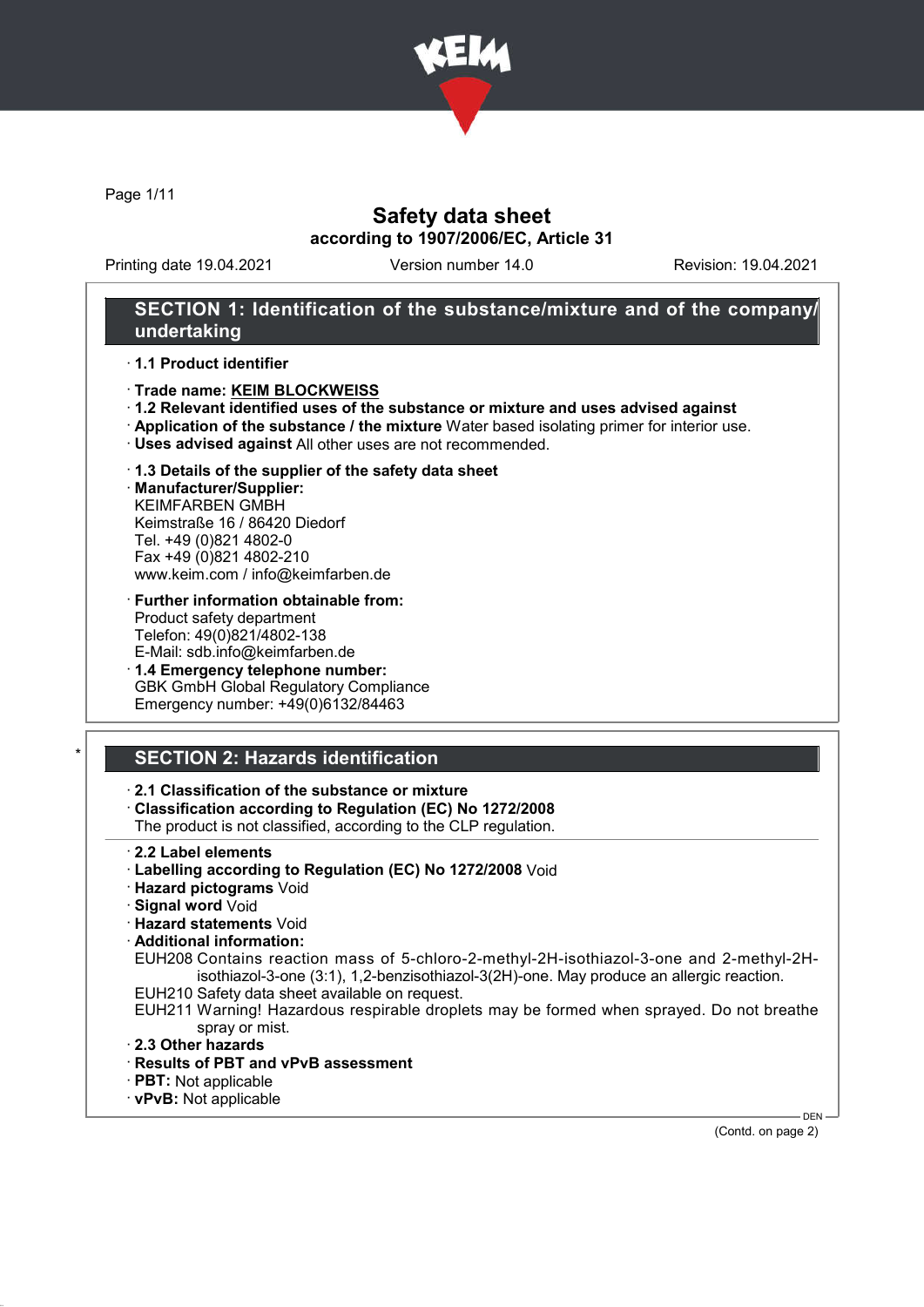

Page 2/11

### Safety data sheet according to 1907/2006/EC, Article 31

Printing date 19.04.2021 Version number 14.0 Revision: 19.04.2021

Trade name: KEIM BLOCKWEISS

(Contd. of page 1)

### SECTION 3: Composition/information on ingredients

#### · 3.2 Mixtures

· Description: Aqueous preparation based on synthetic resin, mineral fillers and pigments.

| Dangerous components:                                                                                           |                                                                                                                                                                                                                                                                                                                                                                                                                                                                                                                                                                                              |            |
|-----------------------------------------------------------------------------------------------------------------|----------------------------------------------------------------------------------------------------------------------------------------------------------------------------------------------------------------------------------------------------------------------------------------------------------------------------------------------------------------------------------------------------------------------------------------------------------------------------------------------------------------------------------------------------------------------------------------------|------------|
| CAS: 13463-67-7<br>EINECS: 236-675-5<br>Index number: 022-006-00-2<br>Reg.nr.: 01-2119489379-17-<br><b>XXXX</b> | titanium dioxide [in powder form containing 1 % or<br>more of particles with aerodynamic diameter $\leq 10 \ \mu m$ ]<br><b>♦ Carc. 2, H351</b>                                                                                                                                                                                                                                                                                                                                                                                                                                              | 10-25%     |
| CAS: 2634-33-5<br>EINECS: 220-120-9<br>Index number: 613-088-00-6                                               | 1,2-benzisothiazol-3(2H)-one<br>Eye Dam. 1, H318; ♦ Aquatic Acute 1, H400;<br>Acute Tox. 4, H302; Skin Irrit. 2, H315; Skin Sens.<br>1, H317<br>Specific concentration limit:<br>Skin Sens. 1; H317: $C \ge 0.05$ %                                                                                                                                                                                                                                                                                                                                                                          | $< 0.05\%$ |
| CAS: 55965-84-9<br>EC number: 613-167-0<br>Index number: 613-167-00-5<br>Reg.nr.: 01-2120764691-48              | reaction mass of 5-chloro-2-methyl-2H-isothiazol-3-<br>one and 2-methyl-2H-isothiazol-3-one (3:1)<br>Acute Tox. 3, H301; Acute Tox. 2, H310; Acute<br>Tox. 2, H330; Skin Corr. 1C, H314; Eye Dam. 1,<br>H318; ۞ Aquatic Acute 1, H400 (M=100); Aquatic<br>Chronic 1, H410 (M=100); $\langle \cdot \rangle$ Skin Sens. 1A, H317,<br>EUH071<br>Specific concentration limits:<br>Skin Corr. 1C; H314: $C \ge 0.6$ %<br>Skin Irrit. 2; H315: 0.06 % $\leq$ C < 0.6 %<br>Eye Dam. 1; H318: $C \ge 0.6$ %<br>Eye Irrit. 2; H319: 0.06 % $\leq$ C < 0.6 %<br>Skin Sens. 1A; H317: $C \ge 0.0015$ % | < 0.0015%  |

· Additional information: For the wording of the listed hazard phrases refer to section 16.

### SECTION 4: First aid measures

## · 4.1 Description of first aid measures

| · General information:                                                           |  |
|----------------------------------------------------------------------------------|--|
| With appearance of symptoms or in cases of doubt seek medical advice.            |  |
| When seeing the doctor we suggest to present this safety data sheet.             |  |
| <b>After inhalation:</b>                                                         |  |
| Take affected people into fresh air and keep quiet.                              |  |
| Seek medical treatment in case of complaints.                                    |  |
| $\cdot$ After skin contact:                                                      |  |
| Immediately wash with water and soap and rinse thoroughly.                       |  |
| Do not use solvents or thinners.                                                 |  |
| If skin irritation continues, consult a doctor.                                  |  |
| · After eye contact:                                                             |  |
| Rinse opened eye for several minutes under running water. Then consult a doctor. |  |

(Contd. on page 3)

 $-$  DEN -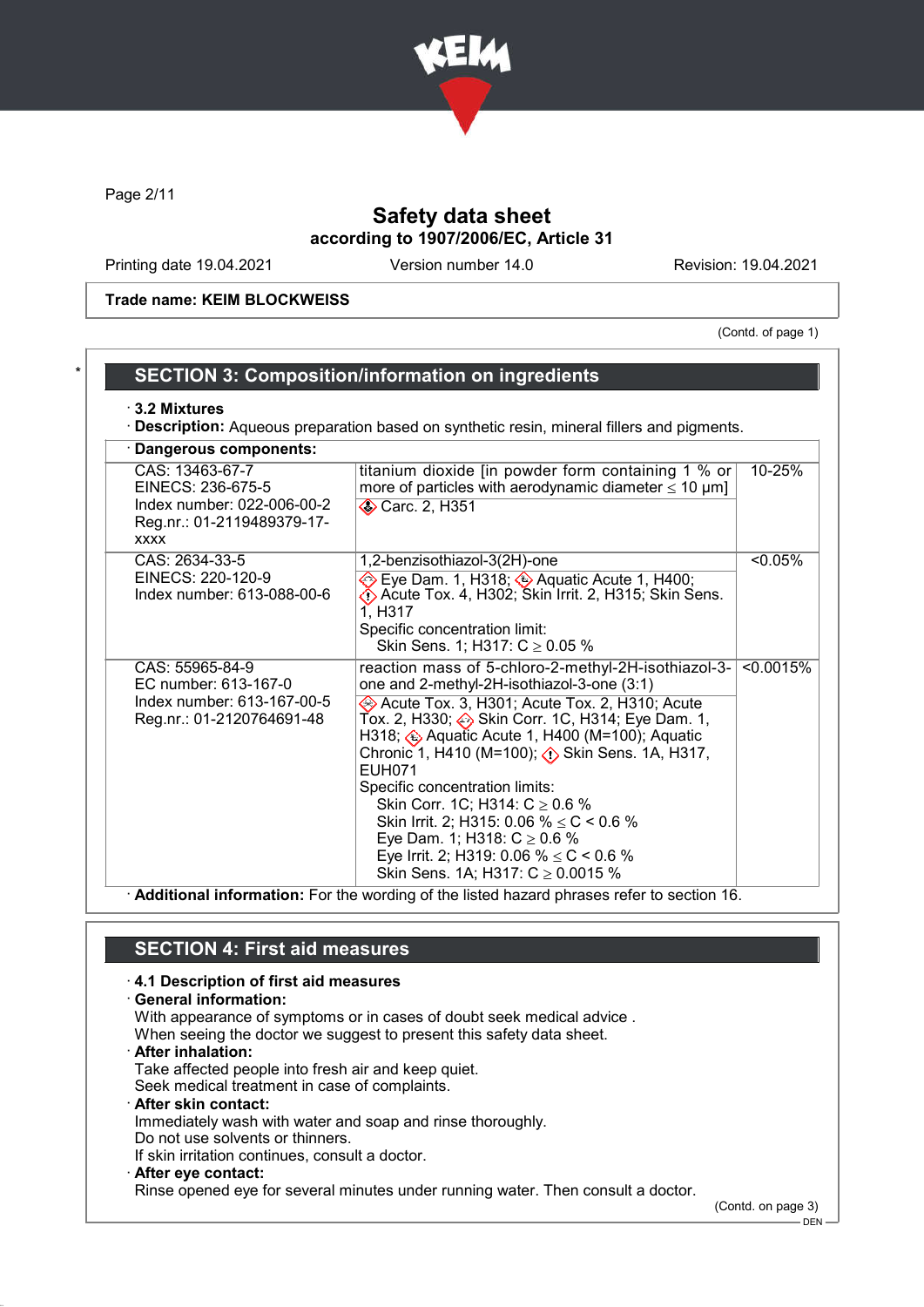

Page 3/11

### Safety data sheet according to 1907/2006/EC, Article 31

Printing date 19.04.2021 Version number 14.0 Revision: 19.04.2021

(Contd. of page 2)

#### Trade name: KEIM BLOCKWEISS

#### · After swallowing:

Rinse mouth and throat well with water. Do not induce vomiting; call for medical help immediately.

- · 4.2 Most important symptoms and effects, both acute and delayed
- No further relevant information available.
- · 4.3 Indication of any immediate medical attention and special treatment needed
- No further relevant information available.

### SECTION 5: Firefighting measures

- · 5.1 Extinguishing media
- · Suitable extinguishing agents:

CO2, powder or water spray. Fight larger fire with alcohol resistant foam.

· For safety reasons unsuitable extinguishing agents: Water with full jet

#### · 5.2 Special hazards arising from the substance or mixture

In case of fire, the following can be released: carbon oxide (COx) Nitrogen oxides (NOx) acrylic monomers

- · 5.3 Advice for firefighters
- · Specila protective equipment: Wear self-contained respiratory protective device.
- · Additional information

In case of fire do not breathe smoke, fumes and vapours.

Dispose of fire debris and contaminated fire fighting water in accordance with official regulations. The product itself is not inflammable. The remaining polymer after ablating of the aqueous phase is flammable.

Cool endangered receptacles with water spray.

Collect contaminated fire fighting water separately. It must not enter the sewage system.

#### SECTION 6: Accidental release measures

· 6.1 Personal precautions, protective equipment and emergency procedures Avoid contact with skin and eyes. Do not inhale fumes. Ensure adequate ventilation Respect the protection rules (see section 7 a. 8). Particular danger of slipping on leaked/spilled product. · 6.2 Environmental precautions: Do not allow product to reach soil, sewage system or any water course. Follow local governmental rules and regulations. · 6.3 Methods and material for containment and cleaning up: Absorb with liquid-binding material (sand, diatomite, acid binders, universal binders, sawdust). Close drainages (risk of blocking due to polymer precipitation) Dispose of the material collected according to regulations. Clear contaminated areas thoroughly.

(Contd. on page 4)

DEN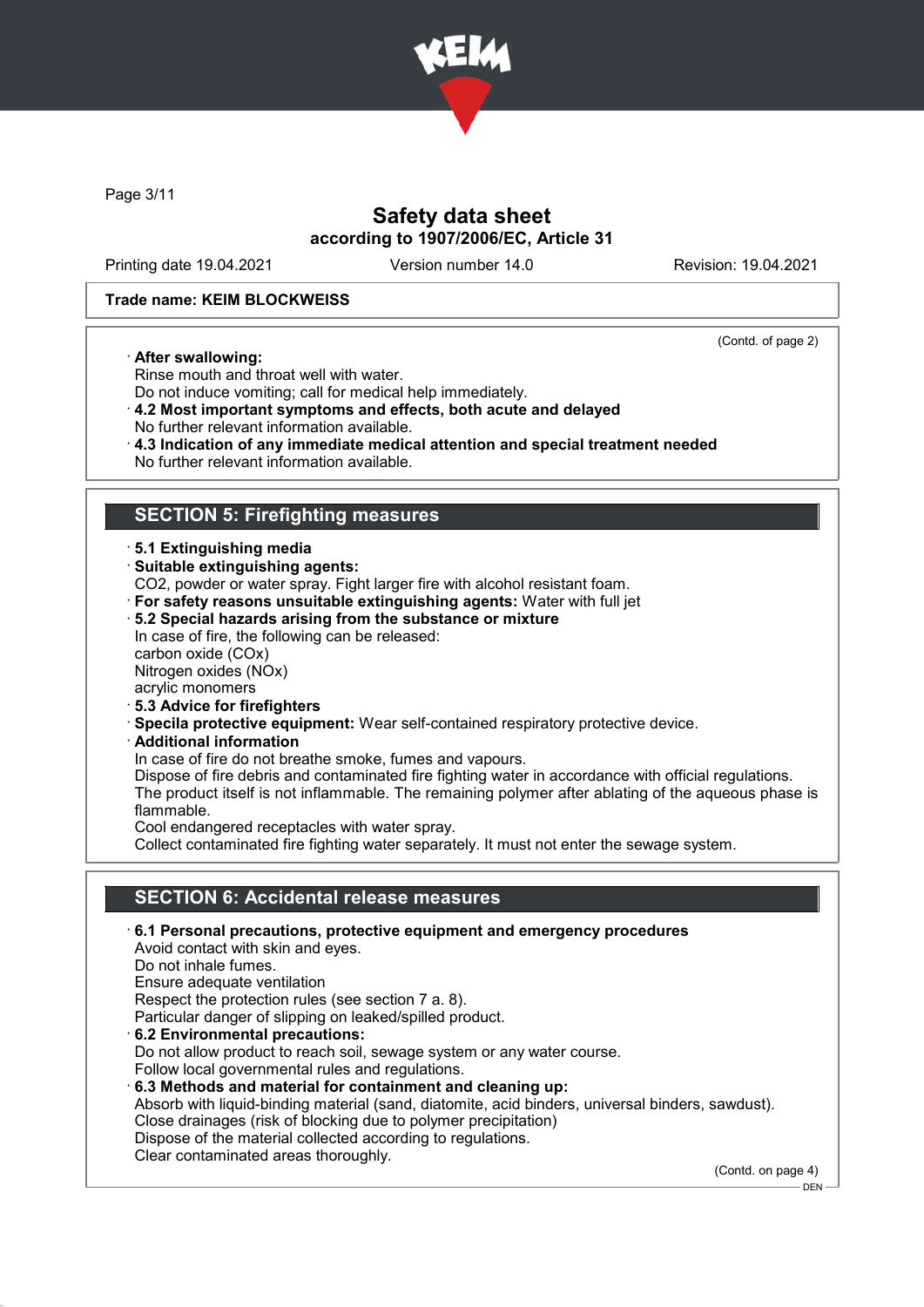

Page 4/11

### Safety data sheet according to 1907/2006/EC, Article 31

Printing date 19.04.2021 Version number 14.0 Revision: 19.04.2021

(Contd. of page 3)

#### Trade name: KEIM BLOCKWEISS

#### · 6.4 Reference to other sections

See Section 7 for information on safe handling. See Section 8 for information on personal protection equipment. See Section 13 for disposal information.

### SECTION 7: Handling and storage

#### · 7.1 Precautions for safe handling Keep receptacles tightly sealed. Avoid contact with skin and eyes. Do not inhale aerosols. Ensure good ventilation/exhaustion at the workplace. See item 8 (8.2) for information about suitable protective equipment and technical precautions. Respect the protection rules. · Information about fire - and explosion protection: Cool endangered receptacles with water spray. · 7.2 Conditions for safe storage, including any incompatibilities · Storage: · Requirements to be met by storerooms and receptacles: Keep in the original containers in a cool and dry place. Store only in unopened original receptacles. Information about storage in one common storage facility: Do not store together with acids. Do not store together with alkalis (caustic solutions). Store away from oxidising agents. · Further information about storage conditions: Please note information on label Protect from frost. Protect from heat and direct sunlight. · Storage class: 12

· 7.3 Specific end use(s) No further relevant information available.

### SECTION 8: Exposure controls/personal protection

#### · 8.1 Control parameters

|                                        | · Ingredients with limit values that require monitoring at the workplace:                                                  |  |
|----------------------------------------|----------------------------------------------------------------------------------------------------------------------------|--|
|                                        | 13463-67-7 titanium dioxide [in powder form containing 1 % or more of particles with<br>aerodynamic diameter $\leq 10$ µm] |  |
|                                        | AGW (Germany) Long-term value: 1.25* 10** mg/m <sup>3</sup><br>2(II);*alveolengängig**einatembar; AGS, DFG                 |  |
| 2634-33-5 1,2-benzisothiazol-3(2H)-one |                                                                                                                            |  |
|                                        | MAK (Germany)   vgl. Abschn. IIb und Xc                                                                                    |  |

(Contd. on page 5)

 $-$  DEN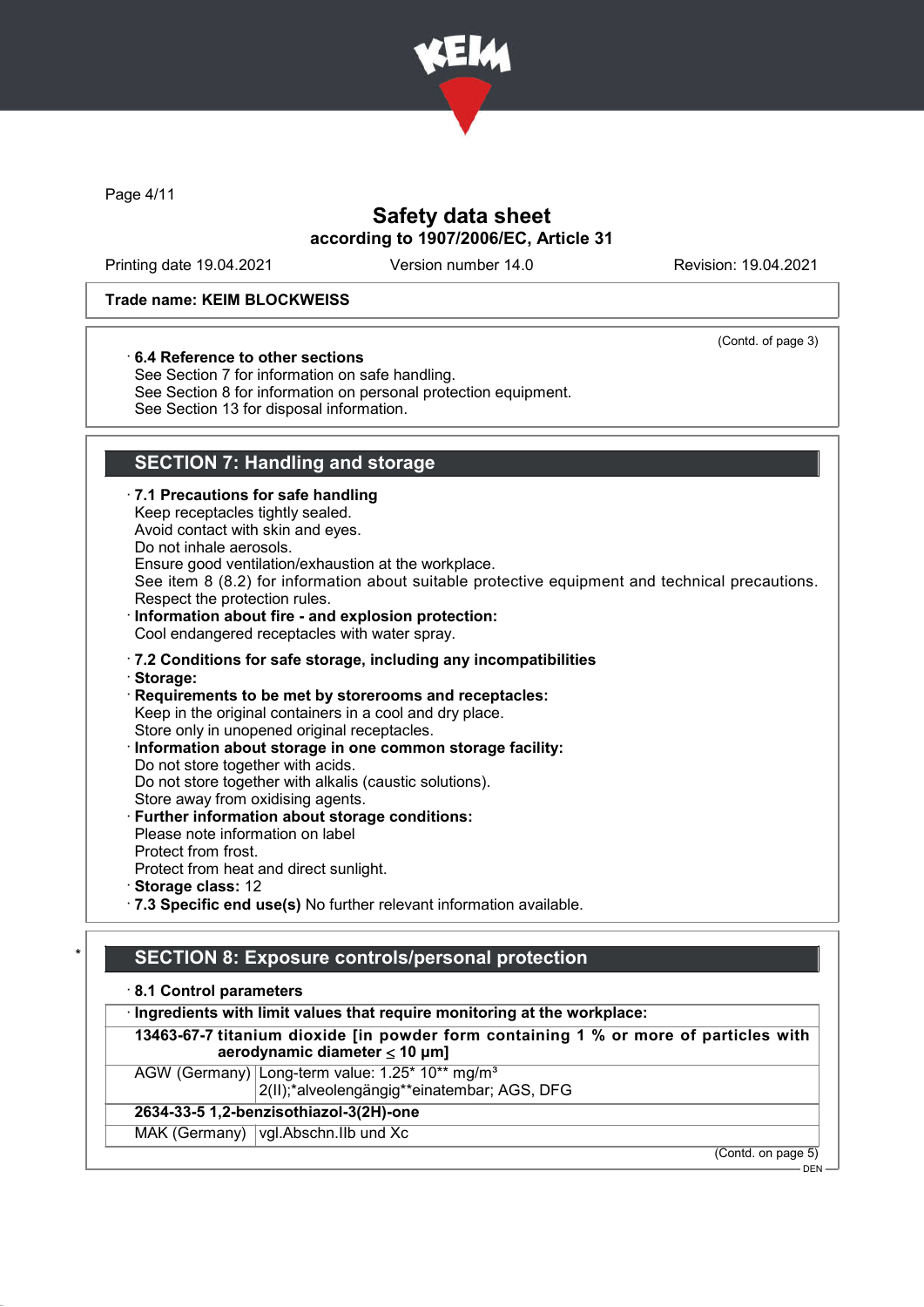

Page 5/11

### Safety data sheet according to 1907/2006/EC, Article 31

Printing date 19.04.2021 Version number 14.0 Revision: 19.04.2021

#### Trade name: KEIM BLOCKWEISS

|                                        | 55965-84-9 reaction mass of 5-chloro-2-methyl-2H-isothiazol-3-one and 2-methyl-2H-<br>isothiazol-3-one (3:1) |
|----------------------------------------|--------------------------------------------------------------------------------------------------------------|
|                                        | MAK (Germany) Long-term value: 0.2E mg/m <sup>3</sup>                                                        |
|                                        | vgl.Abschn.Xc                                                                                                |
|                                        | Additional information: The lists valid during the making were used as basis.                                |
| 8.2 Exposure controls                  |                                                                                                              |
|                                        | · Individual protection measures, such as personal protective equipment                                      |
|                                        | · General protective and hygienic measures:                                                                  |
|                                        | Avoid contact with the eyes and skin.                                                                        |
| Do not inhale aerosols.                |                                                                                                              |
|                                        | Wash hands before breaks and at the end of work.                                                             |
|                                        | Immediately remove all soiled and contaminated clothing.                                                     |
| <b>Respiratory protection:</b>         |                                                                                                              |
|                                        | Use suitable respiratory protective device only when aerosol or mist is formed.                              |
| Combination filter A/P                 |                                                                                                              |
| · Hand protection Protective gloves    |                                                                                                              |
| <b>Material of gloves</b>              |                                                                                                              |
| suitable material e.g.:                |                                                                                                              |
| Nitrile rubber, NBR                    |                                                                                                              |
|                                        | Recommended thickness of the material: $\geq 0.5$ mm                                                         |
|                                        | The selection of the suitable gloves does not only depend on the material, but also on further marks         |
|                                        | of quality and varies from manufacturer to manufacturer. As the product is a preparation of several          |
|                                        | substances, the resistance of the glove material can not be calculated in advance and has therefore          |
|                                        | to be checked prior to the application.                                                                      |
| Penetration time of glove material     |                                                                                                              |
|                                        | Value for the permeation: level $\geq 6$ (480 min)                                                           |
|                                        | The determined penetration times according to EN 16523-1:2015 are not performed under practical              |
|                                        | conditions. Therefore a maximum wearing time, which corresponds to 50% of the penetration time,              |
| is recommended.                        |                                                                                                              |
|                                        | The exact break trough time has to be found out by the manufacturer of the protective gloves and             |
| has to be observed.                    |                                                                                                              |
| Eye/face protection Safety glasses     |                                                                                                              |
|                                        | Body protection: Protective work clothing                                                                    |
| <b>Environmental exposure controls</b> |                                                                                                              |
| See Section 12 and 6.2                 |                                                                                                              |
|                                        | No further relevant information available.                                                                   |
|                                        |                                                                                                              |
|                                        | <b>SECTION 9: Physical and chemical properties</b>                                                           |
|                                        |                                                                                                              |
|                                        | 9.1 Information on basic physical and chemical properties                                                    |

- 
- 
- $\cdot$  Odour threshold:

· Colour: White Weak, characteristic<br>Not determined

(Contd. on page 6)

 $-\overline{$  DEN -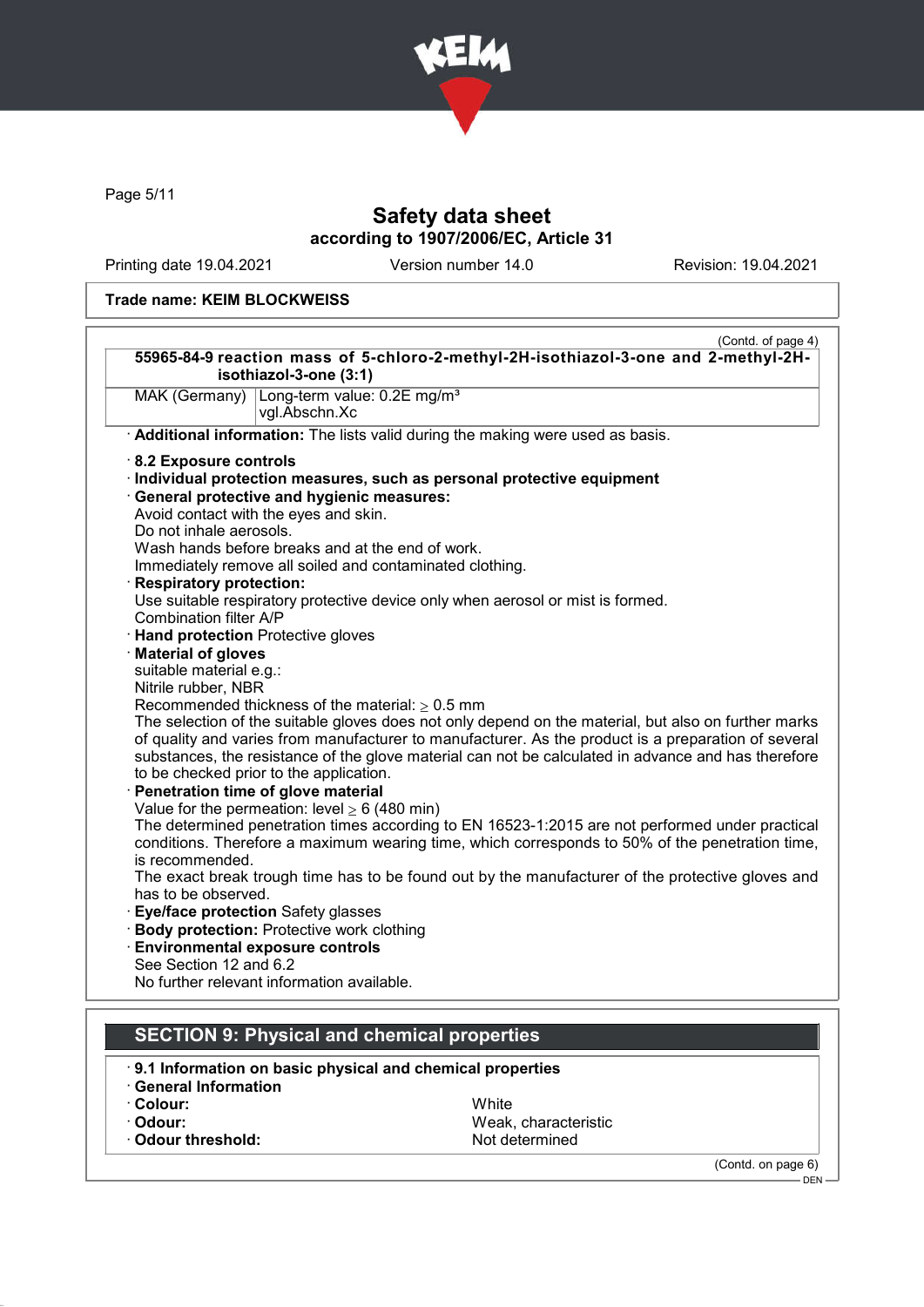

Page 6/11

### Safety data sheet according to 1907/2006/EC, Article 31

Printing date 19.04.2021 Version number 14.0 Revision: 19.04.2021

#### Trade name: KEIM BLOCKWEISS

|                                                               | (Contd. of page 5)                                                              |
|---------------------------------------------------------------|---------------------------------------------------------------------------------|
| · Melting point/freezing point:                               | Not determined                                                                  |
| Boiling point or initial boiling point and                    |                                                                                 |
| boiling range                                                 | $~100~{\rm ^{\circ}C}$                                                          |
| · Flammability                                                | Not applicable                                                                  |
| <b>Lower and upper explosion limit</b>                        |                                                                                 |
| · Lower:                                                      | Not applicable                                                                  |
| · Upper:                                                      | Not applicable                                                                  |
| · Flash point:                                                | Not applicable                                                                  |
| · Auto-ignition temperature:                                  | Product is not selfigniting.                                                    |
| · Decomposition temperature:                                  | Not determined                                                                  |
| $\cdot$ pH at 20 $\degree$ C                                  | $5 - 6*$                                                                        |
| · Viscosity:                                                  |                                                                                 |
|                                                               |                                                                                 |
| <b>'Kinematic viscosity at 20 °C</b>                          | 100* s (DIN 53211/4)                                                            |
| Dynamic at 20 °C:                                             | 2500-3500* mPas                                                                 |
| · Solubility                                                  |                                                                                 |
| $\cdot$ water:                                                | <b>Miscible</b>                                                                 |
| · Partition coefficient n-octanol/water (log                  |                                                                                 |
| value)                                                        | Not applicable                                                                  |
| · Vapour pressure:                                            | Not determined.                                                                 |
| · Density and/or relative density                             |                                                                                 |
| · Density at 20 °C:                                           | 1.3-1.4 $\frac{\text{g}}{\text{cm}^3}$                                          |
| · Relative density                                            | Not determined                                                                  |
| · Vapour density                                              | Not applicable                                                                  |
| · 9.2 Other information                                       | * The values are for freshly produced material<br>and may change with the time. |
| · Appearance:                                                 |                                                                                 |
| $\cdot$ Form:                                                 | Fluid                                                                           |
| · Important information on protection of health               |                                                                                 |
| and environment, and on safety.                               |                                                                                 |
| · Ignition temperature:                                       | Not determined                                                                  |
| <b>Explosive properties:</b>                                  |                                                                                 |
|                                                               | Product does not present an explosion hazard.                                   |
| Change in condition                                           |                                                                                 |
| · Softening point/range                                       |                                                                                 |
| · Oxidising properties:                                       | Not applicable                                                                  |
| <b>Evaporation rate</b>                                       | Not applicable.                                                                 |
| · Information with regard to physical hazard                  |                                                                                 |
| classes                                                       |                                                                                 |
| · Explosives                                                  | Void                                                                            |
| · Flammable gases                                             | Void                                                                            |
| · Aerosols                                                    | Void                                                                            |
| · Oxidising gases                                             | Void                                                                            |
| · Gases under pressure                                        | Void                                                                            |
|                                                               |                                                                                 |
|                                                               |                                                                                 |
| · Flammable liquids                                           | Void                                                                            |
| · Flammable solids<br>· Self-reactive substances and mixtures | Void<br>Void                                                                    |

DEN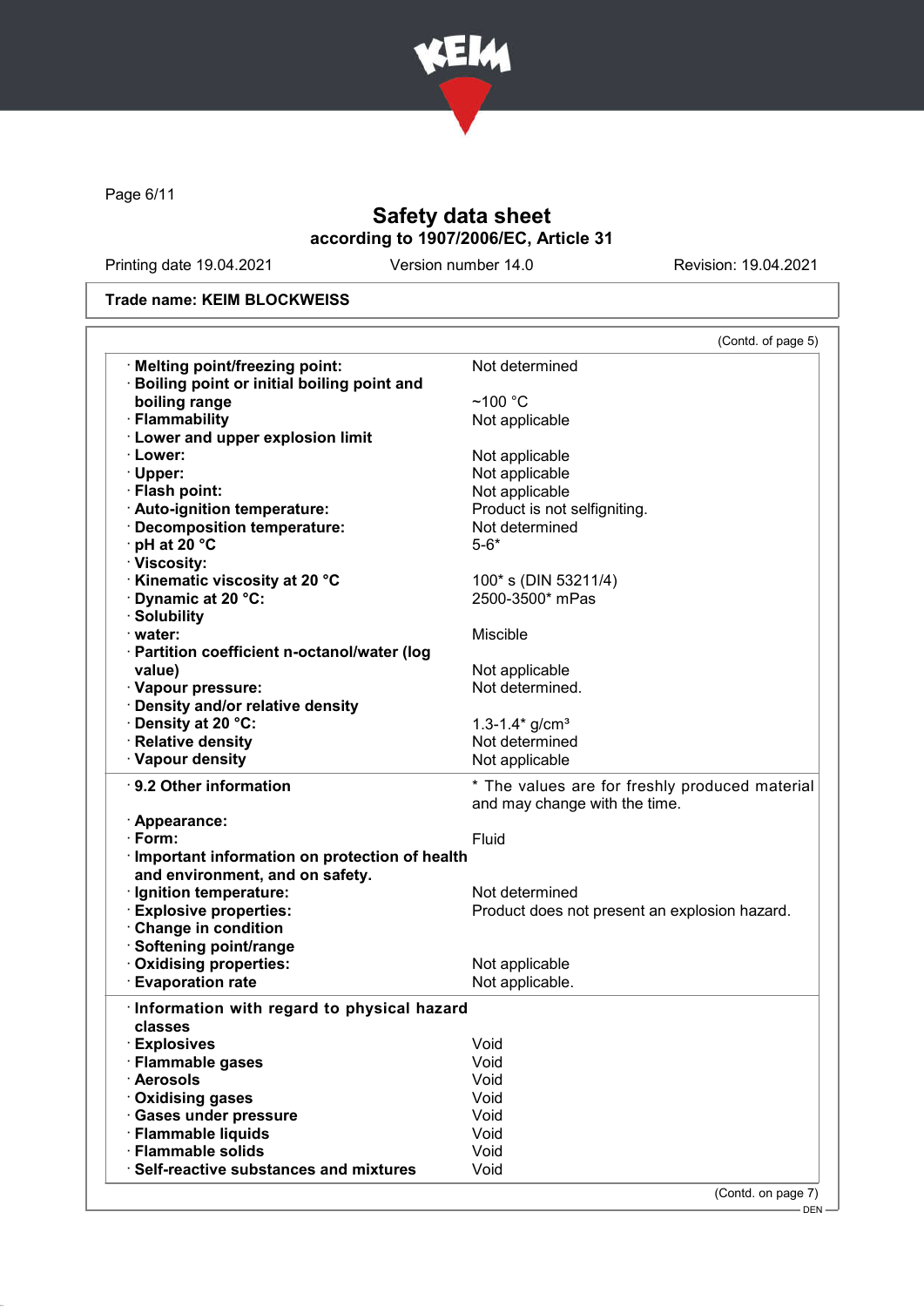

Page 7/11

### Safety data sheet according to 1907/2006/EC, Article 31

Printing date 19.04.2021 Version number 14.0 Revision: 19.04.2021

#### Trade name: KEIM BLOCKWEISS

|                                        |      | (Contd. of page 6) |
|----------------------------------------|------|--------------------|
| · Pyrophoric liquids                   | Void |                    |
| · Pyrophoric solids                    | Void |                    |
| · Self-heating substances and mixtures | Void |                    |
| · Substances and mixtures, which emit  |      |                    |
| flammable gases in contact with water  | Void |                    |
| · Oxidising liquids                    | Void |                    |
| · Oxidising solids                     | Void |                    |
| · Organic peroxides                    | Void |                    |
| Corrosive to metals                    | Void |                    |
| · Desensitised explosives              | Void |                    |

### SECTION 10: Stability and reactivity

· 10.1 Reactivity No further relevant information available.

- · 10.2 Chemical stability Stable under normal conditions of storage and use.
- · Thermal decomposition / conditions to be avoided: No decomposition if used according to specifications.
- · 10.3 Possibility of hazardous reactions No dangerous reactions known.
- · 10.4 Conditions to avoid No further relevant information available.
- · 10.5 Incompatible materials:
- Acids

Bases

oxidizing agents

· 10.6 Hazardous decomposition products:

In case of fire, the following can be released:

Carbon oxides (COx) Nitrogen oxides (NOx)

acrylic monomers

No hazardous decomposition products if stored and handled as prescribed.

### **SECTION 11: Toxicological information**

#### · 11.1 Information on hazard classes as defined in Regulation (EC) No 1272/2008

· Acute toxicity Based on available data, the classification criteria are not met.

| · LD/LC50 values relevant for classification:                                                                                                                                                                                                  |      |                                                                                                                            |
|------------------------------------------------------------------------------------------------------------------------------------------------------------------------------------------------------------------------------------------------|------|----------------------------------------------------------------------------------------------------------------------------|
|                                                                                                                                                                                                                                                |      | 13463-67-7 titanium dioxide [in powder form containing 1 % or more of particles with<br>aerodynamic diameter $\leq 10$ µm] |
| Oral                                                                                                                                                                                                                                           | LD50 | >20,000 mg/kg (rat)                                                                                                        |
| Dermal                                                                                                                                                                                                                                         | LD50 | $>10,000$ mg/kg (rabbit)                                                                                                   |
|                                                                                                                                                                                                                                                |      | Inhalative $ LC50/4 h  > 6.82 mg/l$ (rat)                                                                                  |
| · Skin corrosion/irritation Frequent persistent contact with the skin may cause skin irritation.<br>· Serious eye damage/irritation In case of longer exposure, irritating effect is possible.<br>during inhalation: Irritant effect possible. |      |                                                                                                                            |

(Contd. on page 8)

DEN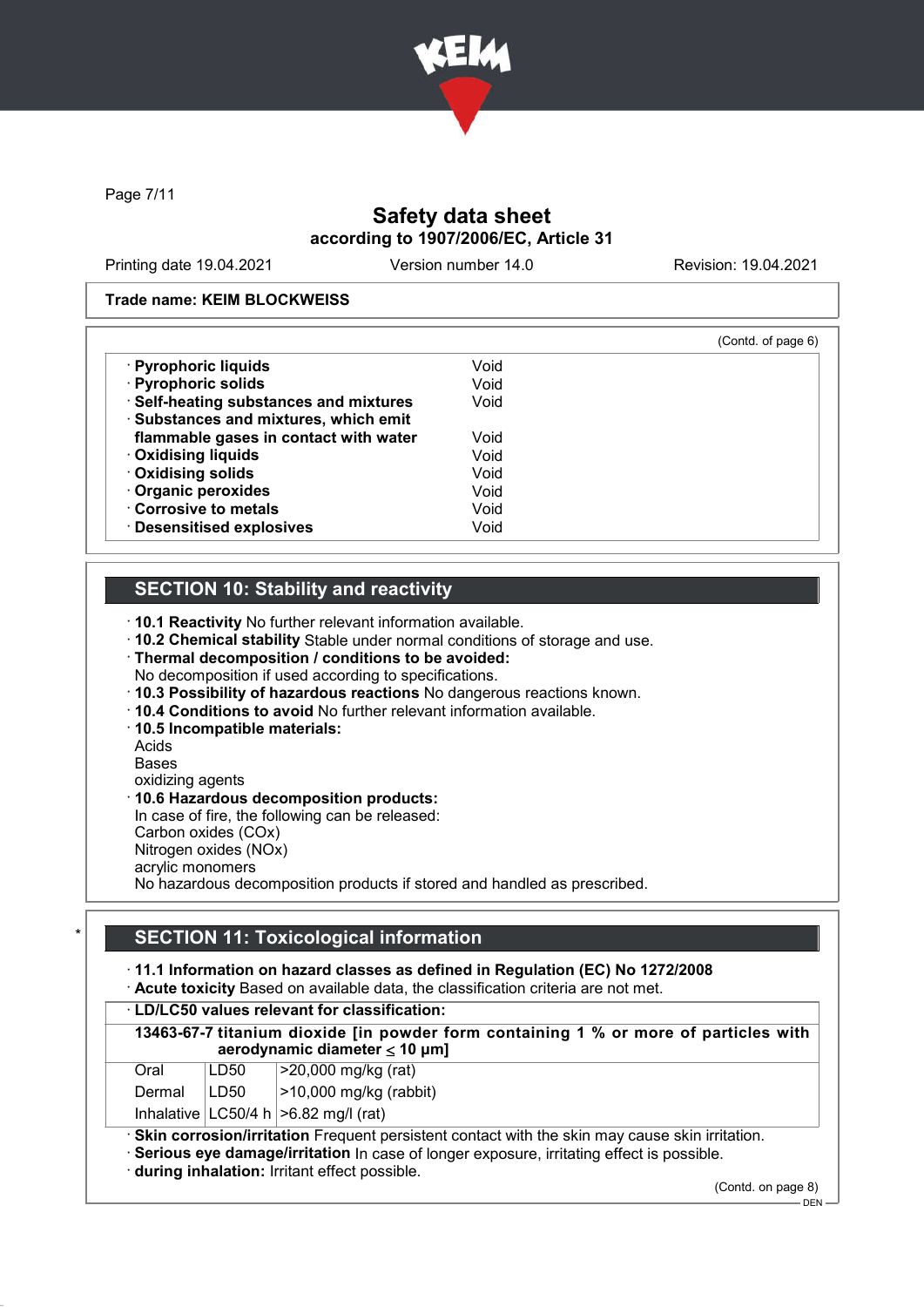

Page 8/11

### Safety data sheet according to 1907/2006/EC, Article 31

Printing date 19.04.2021 Version number 14.0 Revision: 19.04.2021

(Contd. of page 7)

#### Trade name: KEIM BLOCKWEISS

· during swallowing: Irritant effect possible

- · Respiratory or skin sensitisation
	- Contains CIT/MIT (3:1), BIT. May produce an allergic reaction.
	- CIT = 5-chloro-2- methyl-2H-isothiazol-3-one
- MIT = 2-methylisothiazol-3(2H)-one
- BIT = 1,2-benzisothiazol-3(2H)-one
- · Germ cell mutagenicity Based on available data, the classification criteria are not met.
- · Carcinogenicity Based on available data, the classification criteria are not met.
- · Reproductive toxicity Based on available data, the classification criteria are not met.
- · STOT-single exposure Based on available data, the classification criteria are not met.
- · STOT-repeated exposure Based on available data, the classification criteria are not met.
- · Aspiration hazard Based on available data, the classification criteria are not met.
- · Other information (about experimental toxicology):
- Experimental analysis are not available.

The product was not tested. The statements on toxicology have been derived from the properties of the individual components.

- · Subacute to chronic toxicity:
- · CMR effects (carcinogenity, mutagenicity and toxicity for reproduction) Not applicable
- · 11.2 Information on other hazards
- **Endocrine disrupting properties**

None of the ingredients is listed.

### **SECTION 12: Ecological information**

#### · 12.1 Toxicity

- · Aquatic toxicity: No further relevant information available.
- · 12.2 Persistence and degradability No further relevant information available.
- · Other information:

Elimination in biological waste water treatment plants is effected by flocculation, precipitation and adsorption on sewage sludge.

- · 12.3 Bioaccumulative potential No further relevant information available.
- · 12.4 Mobility in soil No further relevant information available.
- · 12.5 Results of PBT and vPvB assessment
- · PBT: Not applicable
- · vPvB: Not applicable
- · 12.6 Endocrine disrupting properties

The product does not contain substances with endocrine disrupting properties.

- · 12.7 Other adverse effects
- · Other information: Pretreat waste water with help of precipitation.
- · Additional ecological information:
- · AOX-indication:

The product can take influence in small measure on the AOX-load of the waste water.

· According to the formulation contains the following heavy metals and compounds from the EU guideline NO. 2006/11/EC:

The product contains TiO2.

(Contd. on page 9) - DEN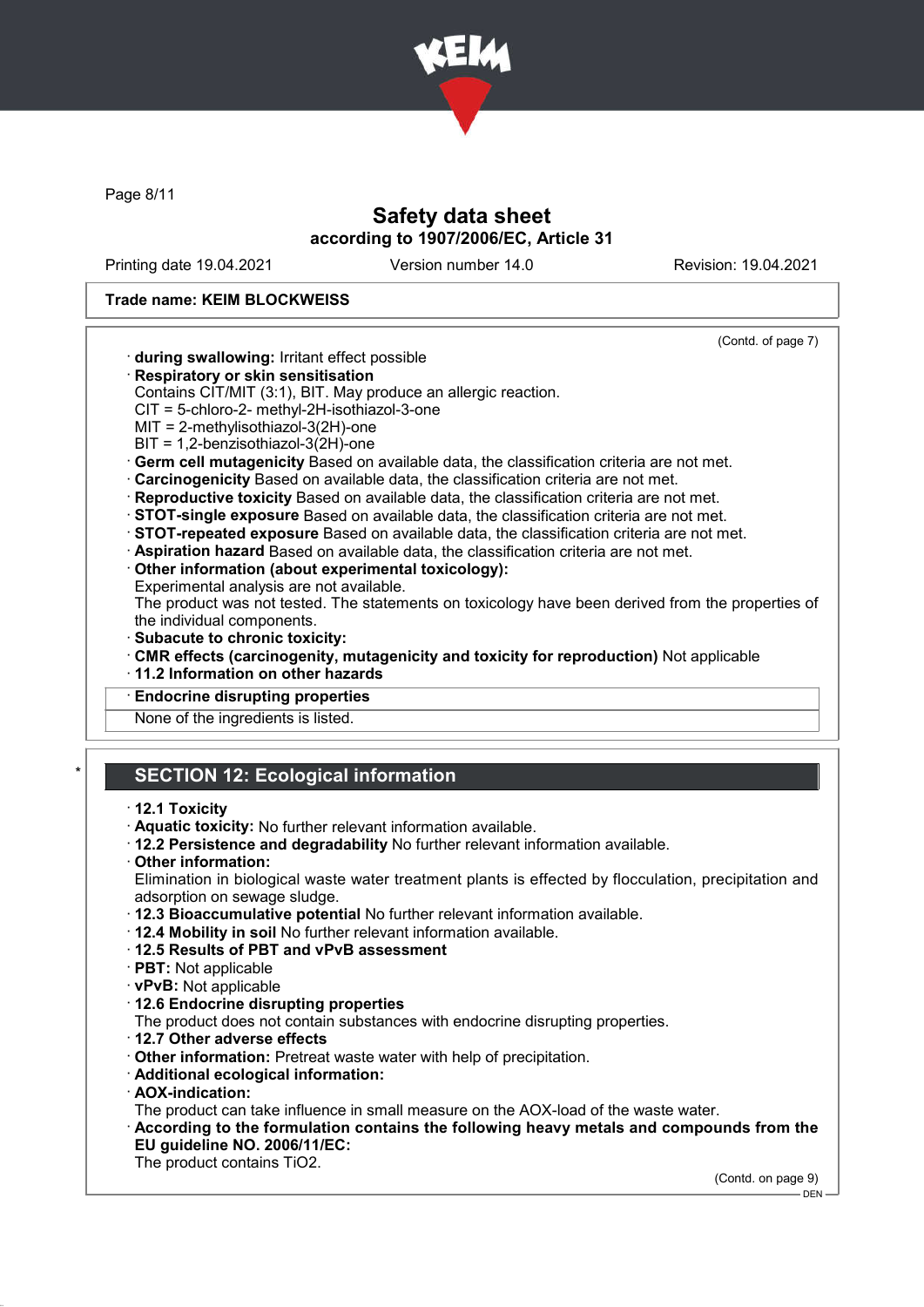

Page 9/11

### Safety data sheet according to 1907/2006/EC, Article 31

Printing date 19.04.2021 Version number 14.0 Revision: 19.04.2021

#### Trade name: KEIM BLOCKWEISS

#### · General notes:

(Contd. of page 8)

The statements on ecotoxicology have been derived from the properties of the individual components.

Do not allow product to reach ground water, water course or sewage system.

At present there are no ecotoxicological assessments.

Water hazard class 1 (German Regulation) (Self-assessment): slightly hazardous for water

#### SECTION 13: Disposal considerations

· 13.1 Waste treatment methods

· Recommendation

Disposal must be made according to official regulations.

Must not be disposed with household garbage. Do not allow product to reach sewage system.

#### · European waste catalogue

08 01 12 waste paint and varnish other than those mentioned in 08 01 11

· Uncleaned packaging:

· Recommendation: Disposal must be made according to official regulations.

· Recommended cleansing agents: Water, if necessary with cleansing agents.

### SECTION 14: Transport information

| ⋅ 14.1 UN number or ID number<br>· ADR, IMDG, IATA                     | Void                                                          |
|------------------------------------------------------------------------|---------------------------------------------------------------|
| 14.2 UN proper shipping name<br>· ADR, IMDG, IATA                      | Void                                                          |
| 14.3 Transport hazard class(es)                                        |                                                               |
| · ADR, IMDG, IATA<br>· Class                                           | Void                                                          |
| 14.4 Packing group<br>· ADR, IMDG, IATA                                | Void                                                          |
| 14.5 Environmental hazards:<br>· Marine pollutant:                     | No.                                                           |
| 14.6 Special precautions for user                                      | Not applicable                                                |
| 14.7 Maritime transport in bulk according to<br><b>IMO instruments</b> | Not applicable                                                |
| · Transport/Additional information:                                    | No dangerous good in sense of these transport<br>regulations. |
|                                                                        | (Contd. on page 10)                                           |
|                                                                        | $DEN -$                                                       |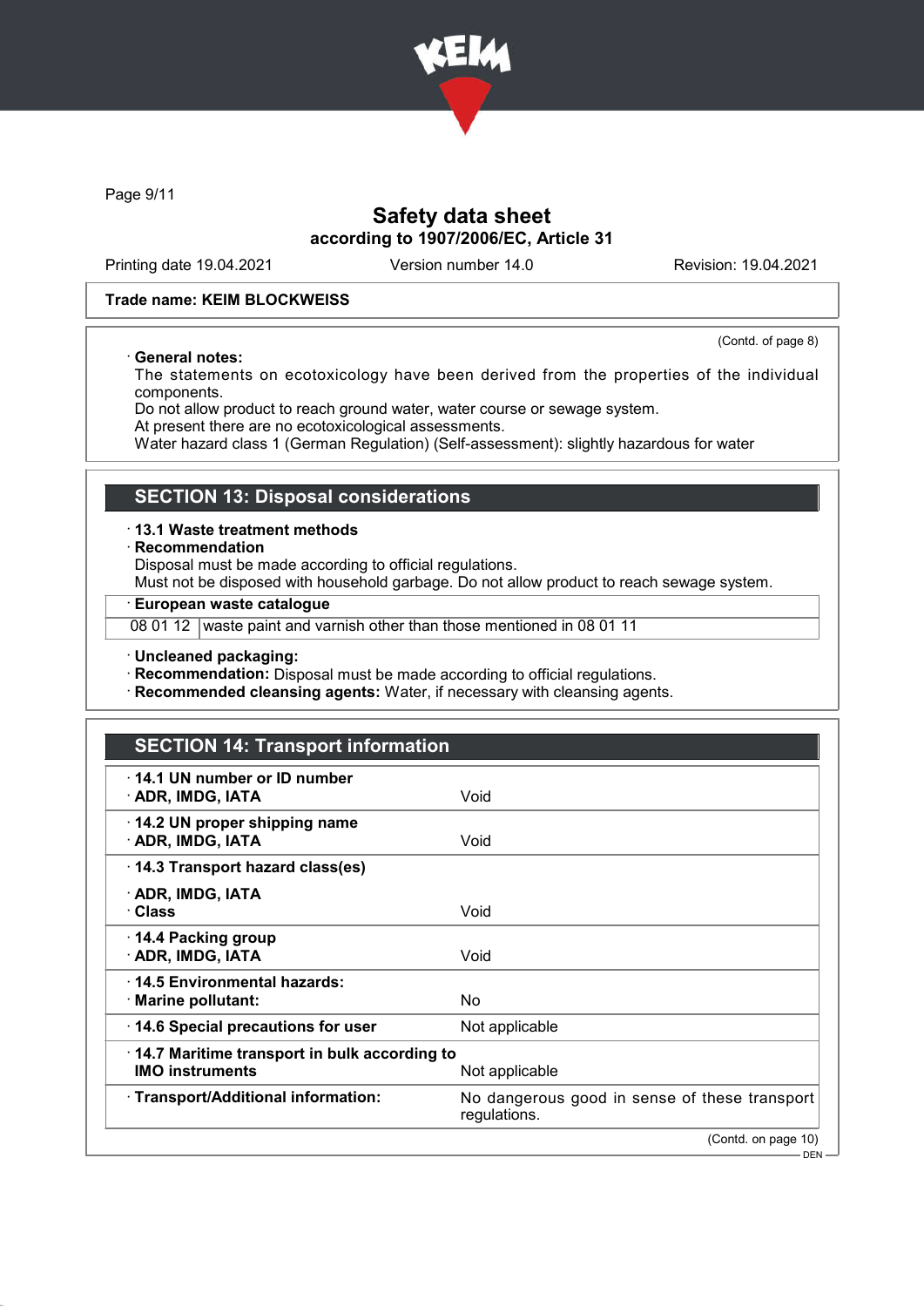

Page 10/11

### Safety data sheet according to 1907/2006/EC, Article 31

Printing date 19.04.2021 Version number 14.0 Revision: 19.04.2021

(Contd. of page 9)

#### Trade name: KEIM BLOCKWEISS

· UN "Model Regulation": Void

#### SECTION 15: Regulatory information

- · 15.1 Safety, health and environmental regulations/legislation specific for the substance or mixture
- · Labelling according to Regulation (EC) No 1272/2008 For information on labelling please refer to section 2 of this document.
- · Directive 2012/18/EU
- · Named dangerous substances ANNEX I None of the ingredients is listed.
- · LIST OF SUBSTANCES SUBJECT TO AUTHORISATION (ANNEX XIV)
- None of the ingredients is listed.
- DIRECTIVE 2011/65/EU on the restriction of the use of certain hazardous substances in electrical and electronic equipment – Annex II

None of the ingredients is listed.

· REGULATION (EU) 2019/1148

Annex I - RESTRICTED EXPLOSIVES PRECURSORS (Upper limit value for the purpose of licensing under Article 5(3))

None of the ingredients is listed.

Annex II - REPORTABLE EXPLOSIVES PRECURSORS

None of the ingredients is listed.

· National regulations:

- · Waterhazard class: Water hazard class 1 (Self-assessment): slightly hazardous for water.
- · Other regulations, limitations and prohibitive regulations

· Please note:

TRGS 200 (Germany)

TRGS 500 (Germany)

TRGS 510 (Germany)

TRGS 900 (Germany)

· Substances of very high concern (SVHC) according to REACH, Article 57 Not applicable

· Product-Code/Giscode: BSW20

· 15.2 Chemical safety assessment: A Chemical Safety Assessment has not been carried out.

#### SECTION 16: Other information

This information is based on our present knowledge. However, this shall not constitute a guarantee for any specific product features and shall not establish a legally valid contractual relationship.

# **Relevant phrases**<br>H301 Toxic if sv

- H301 Toxic if swallowed.<br>H302 Harmful if swallowe
- Harmful if swallowed.
- H310 Fatal in contact with skin.

(Contd. on page 11)

 $-$  DEN -